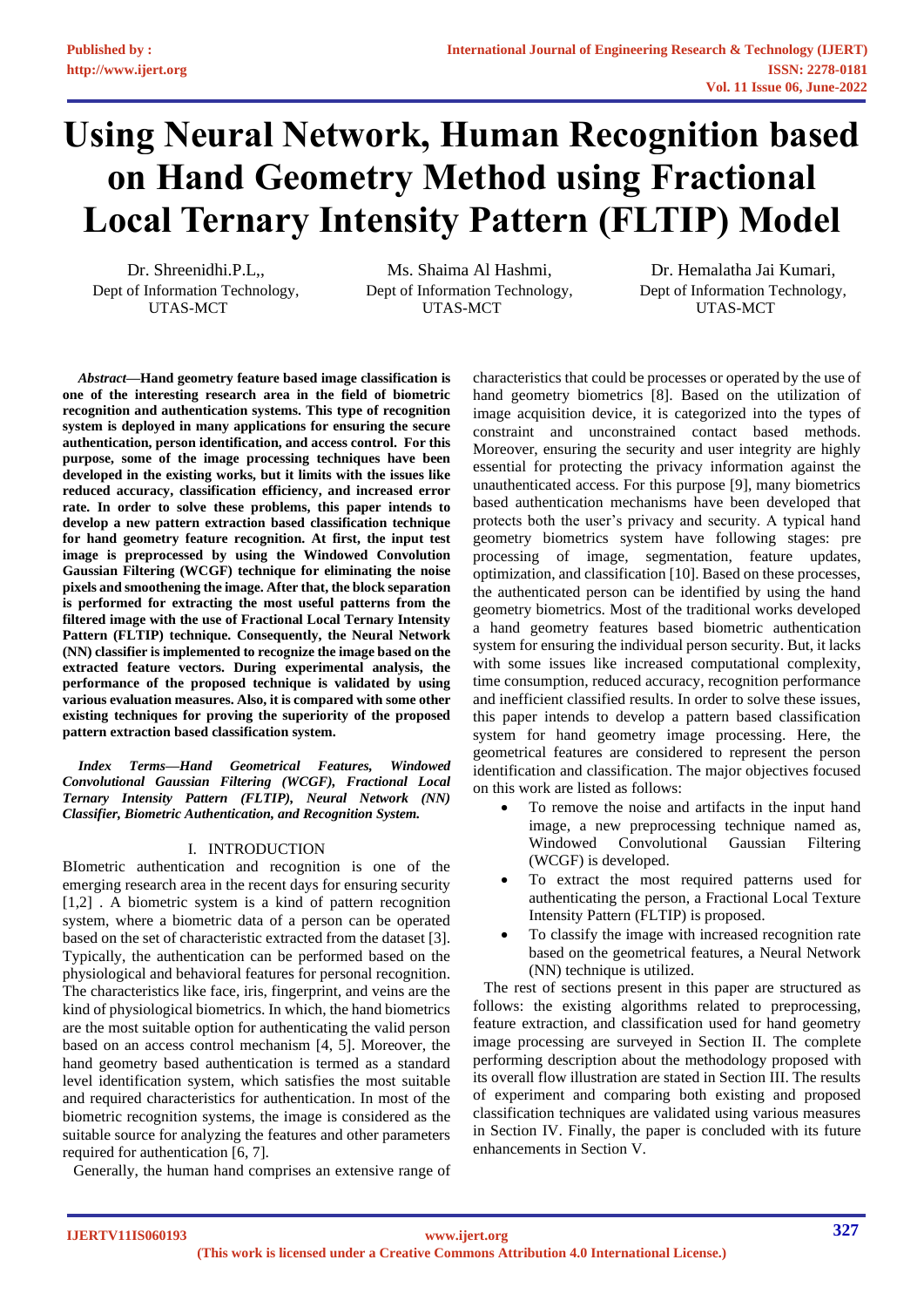# II. RELATED WORKS

This section surveys the existing techniques related to the hand geometry verification and classification based on its features.*Prabu, et al* [11] suggested a Hybrid Adaptive Fusion (HAF) technique for improving the accuracy of biometric recognition system. The main intention of this paper was to develop a secure identification and authentication system based on the iris of users. For this purpose, different feature extraction techniques such as Scale Invariant Fourier Transform (SIFT) and Linear Binary Patterns (LBP) were utilized in this work. Also, the median filtering technique was used to eliminate the noise and irrelevant features in the input iris images. In order to exactly classify the verified users, an extreme machine learning algorithm was employed. *Bahmed, et al* [12] introduced a multimodal biometric system for a secure personal authentication and access control. The major stages involved in this system were, image extraction, orientation, key point localization and feature extraction. Here, the feature selection based finger geometry was performed to eliminate the redundant information and to increase the accuracy of prediction. Then, the recognition could be performed to select the optimal features with low correlation. The main benefit of this technique was, it provided an increased accuracy and efficiency by incorporating the geometric features with extra biometric features.

*Ghose, et al* [13] suggested a new feature descriptor algorithm based on the neighborhood intensity pattern for an efficient image retrieval process. Here, an isotropic Gaussian filtering technique was applied to increase the robustness of the mechanism based on multi-resolution analysis. Moreover, the retrieval performance could be improved with the help of Genetic Algorithm (GA). *Jaswal, et al* [14] recommended an adaptive histogram equalization method for ensuring the security of multimodal biometric authentication system. Here, a palm print and hand geometry features have been considered to increase the accuracy of classification. The stages comprised in this work were as follows: ROI extraction, feature extraction and geometry recognition. In order to improve the overall performance of recognition, a fusion of hand shape, palm print and geometrical features have been extracted from the given image. In paper [15], the hand geometry measurements have been used for improving the accuracy of biometric authentication system. Here, 12 different features were utilized to accurately authorize the persons in a hand recognition system. The study done in this research were acquisition of image, preprocessing, and feature expansion. Moreover, the personal authentication could be performed geometrical features extracted from the input image. The disadvantage behind this work was, it required to increase the accuracy of classification.

*Song, et al* [16] introduced a multi-touch authentication mechanism by incorporating the hand geometry and behavioral characteristics information. The benefits of this mechanism were simplicity, efficiency, security and usability. The intention of this technique was to improve the accuracy of user legitimation with better reliability. *Sagayam and Hemanth* [17] surveyed various hand geometry feature and recognition technique for selecting the most suitable classification algorithm to biometric authentication system. The major objectives have been focused on this study were to reduce the

computational complexity, error rate, then to improve the classification rate and susceptibility. Here, both the supervised and unsupervised machine learning algorithms have been validated to analyze the efficacy of the suitable mechanism used for hand geometry feature recognition. *Angadi, et al* [18] suggested a multiclass Support Vector Machine (SVM) technique for increasing the performance of hand geometry system. Here, the complete connected graph was utilized to increase the identification rate with reduced complexity. Also, the spectral properties have been utilized for a peg-free hand geometry based user authentication system. The stages involved in this system were preprocessing, segmentation, graph representation, feature extraction, and classification.

*Jaswal, et al* [19] utilized a palm print and hand geometry features for developing a secure multimodal biometric authentication system. Here, the local texture and geometrical patterns have been extracted for increasing the accuracy of classification. Moreover, Fisher Linear Discriminant (FLD) analysis method was utilized for optimal projections on the image. At last, the SVM based classification and fusion techniques were employed to exactly recognize the objects. In paper [20], an improved Bacterial Foraging Optimization (BFO) was developed for a hand based biometric authentication system. In this system, three types of biometrical features such as finger print, palm print and finger inner knuckle print have been considered for segmentation. At last, the fusion was applied on these images by the use of Particle Swarm Optimization (PSO) method. *de Christo, et al* [21] employed a biometric authentication system, which comprised the stages of feature extraction, preprocessing, fusion and classification. Here, the SVM based classification technique was employed to accurately recognize the biometric patterns. In addition, a fusion method based on attributes was used to fuse the image by the use of geometrical features. Khaliluzzaman, et al [22] suggested hand geometry features based authentication mechanism for ensuring an increased security. The research involved in current system were preprocessing, color conversion, boundary extraction, and ROI estimation. In this analysis, it was stated that the performance of authentication system was highly depends on the feature vectors of the given images.

# III. PROPOSED METHODOLOGY

This section presents the detailed description about the proposed hand geometry features based personal verification system. The major aim focused on this work is to improve the recognition accuracy of authentication based on the feature representation of the images. For this purpose, a novel techniques such as Windowed Convolution of Gaussian Filtering (WCGF), and Fractional Local Ternary Intensity Pattern (FLTIP) techniques are proposed. The overall flow of the proposed system is depicted in Fig 1, which includes the following stages:

- **Preprocessing**
- **Block** separation
- Pattern extraction
- Classification

Initially, the given testing hand image is preprocessed for normalizing the image with better smoothening rate, which is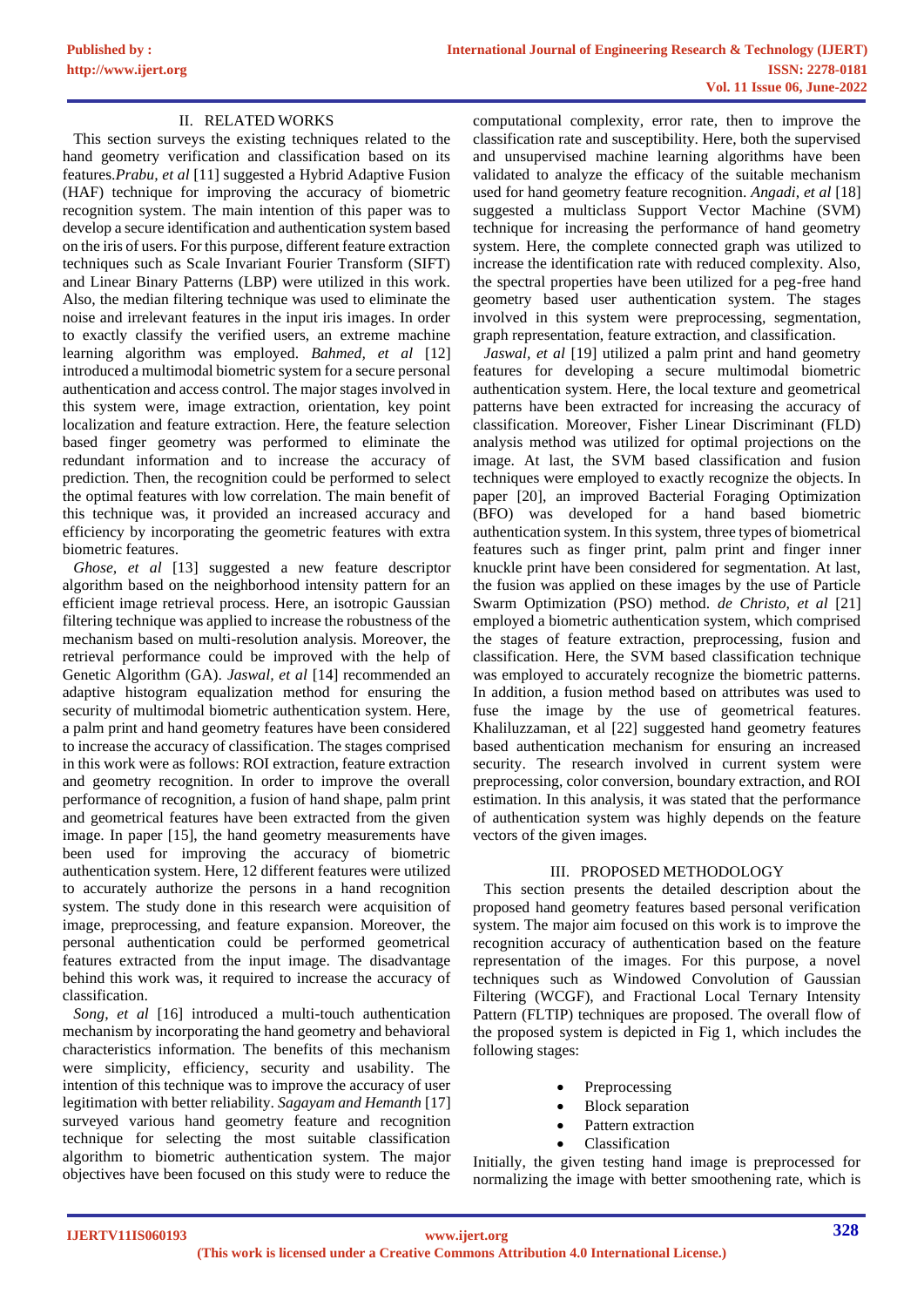performed by the use of WCGF technique. Then, the blocks of the preprocessed image are segregated for extracting the patterns of the image, where FLTIP pattern is applied for extraction. It efficiently extracts the geometrical features for increasing the overall accuracy of classification. Finally, the NN classifier is employed to classify whether the person ID is authenticated or unauthenticated.



# *A. Image Preprocessing*

Typically, the image preprocessing is one of the initial and important stage in any image processing applications. Because, it is essential to ensure the increased precision rate of the subsequent steps. Also, it reduces the impacts of artifacts that could affect the accuracy of classification. For this purpose, an efficient preprocessing technique, named as, Windowed Convolution of Gaussian Filtering (WCGF) method is utilized in this work. It filters the noisy pixels and enhances the edge details for obtaining a clear texture patterns for further processing. Moreover, it smoothens the image by applying normalization for eliminating an irrelevant and unwanted information. In this model, the noise can be represented as  $E_{xy}$ based on the following equation:

$$
E_{xy} = \begin{cases} C_{ij}, & if \left( mean(T_{ij}) > I_{xy} \right) \\ 0, & Otherwise \end{cases}
$$
 (1)

Where,  $I_{xy}$  represented the image pixels for all *x* and *y*.  $x = \{1,2,...,M\}$ ; Where, *M* is the row size of image.

 $y = \{1, 2, ..., N\}$ ; Where, *N* is the column size of image. After getting the input image, the sharpening is performed by using the following equation:

$$
I_e(x, y) = I_{in}(x, y) + \lambda H(x, y)
$$
\n(2)

Where,  $\lambda$  defines the tuning filter parameter and  $H(x, y)$  represents the high pass filter mask. After that, the image is separated into cells based on the following equation:

$$
T_{ij} = I_e(x - 1; x + 1, y - 1; y + 1)
$$
\n(3)

Then, the average difference value  $\inf_{i}$  is computed with respect to the size of filter mask *K* and center pixel of the mask matrix  $I_c$ . Here, the index of mask matrix is represented as as shown in Fig 2. In which, the matrix size can be presented in both 3×3 and 5×5 matrix formats. The performance of filtering can be enhanced with respect to the minimum the size of mask. This type of filtering improves the value of peak signal to noise ratio value by performing the higher pixel reconstruction with the reduced number of noisy pixels.

|                          | $i-1, j-1$ | i, j-1   | $i+1, j-1$ |  |  |
|--------------------------|------------|----------|------------|--|--|
|                          | $i-1, j$   | i, j     | $i+1, j$   |  |  |
|                          | $i-1, j+1$ | $i, j+1$ | $i+1, j+1$ |  |  |
| (a). $3 \times 3$ matrix |            |          |            |  |  |

| $i-2, j-2$ | $i-1, j-2$ | $i, j-2$ | $i+1, j-2$ | $i+2, j-2$ |
|------------|------------|----------|------------|------------|
| $i-2, j-1$ | i-1, j-1   | $i, j-1$ | $i+1, j-1$ | $i+2, j-1$ |
| $i-2, j$   | $i-1, j$   | i, j     | $i+1, j$   | $i+2, j$   |
| $i-2, j+1$ | $i-1, j+1$ | $i, j+1$ | $i+1, j+1$ | $i+2, j+1$ |
| $i-2, j+2$ | $i-1, j+2$ | i, j+2   | $i+1, j+2$ | $i+2, j+2$ |

(b).  $5 \times 5$  matrix Fig 2. Indexing of mask matrix for filtering

At last, the filtered output is taken as  $I_f(x, y)$ , which is further used for pattern extraction. The working procedure of the proposed WCGF technique is illustrated as follows:

|--|

*Input: Testing image*  $I_{in}$ *; Output: Filtered image*  $I_f$ ; *Step 1: After getting the input image*  $I_{in}$ *, the image sharpening can be performed as shown in equation (2) by using the tuning parameter and high pass filter mask. Step 2: for x = 2 to M-1 do*

*Step 3: for y = 2 to N-1 do //Where, M and N are image size.*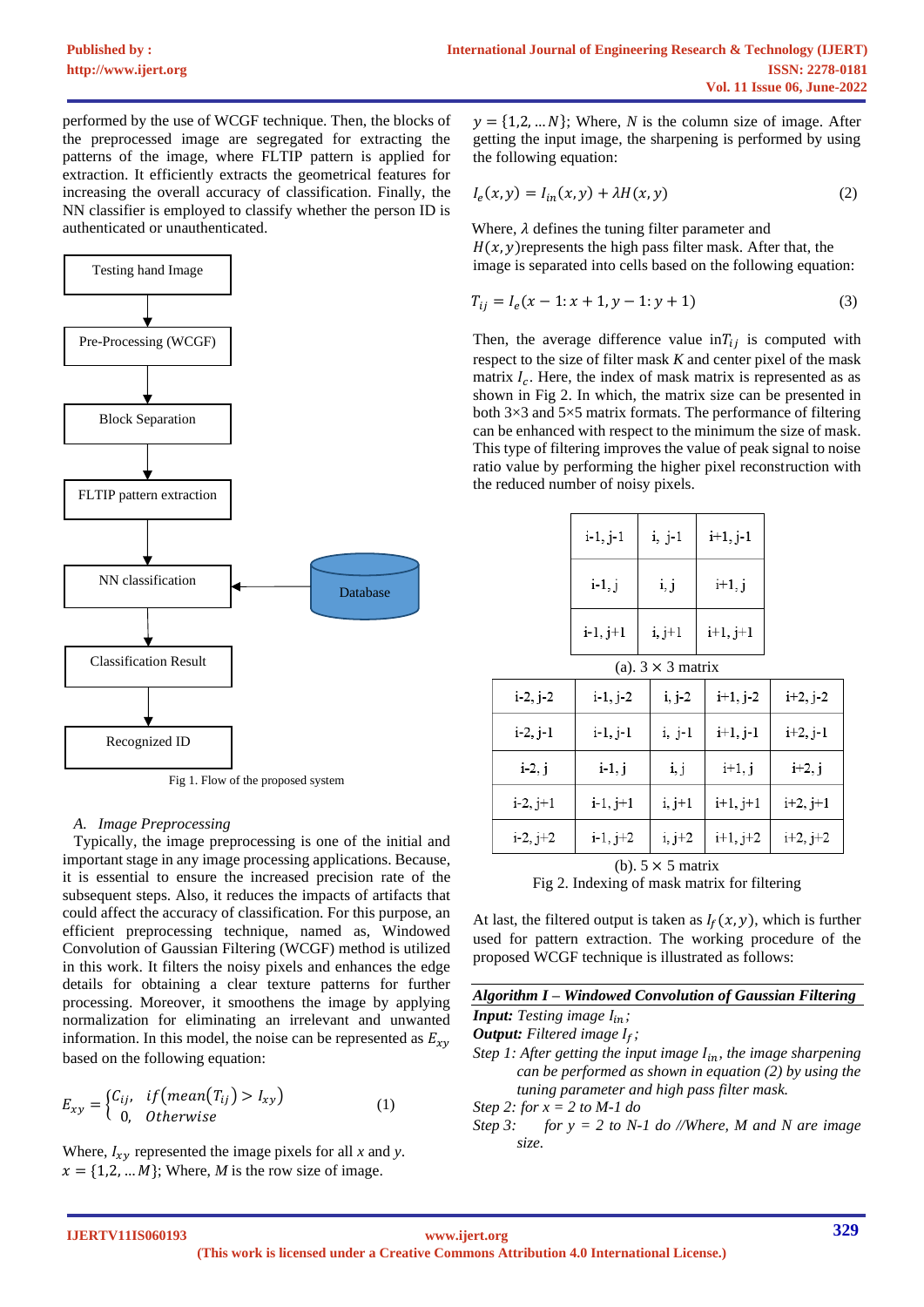| Step 4: |                     | Cell separation can be performed as shown<br>in equation $(3)$ , and noisy pixel is estimated<br>based on equation $(2)$ . |
|---------|---------------------|----------------------------------------------------------------------------------------------------------------------------|
| Step 5: |                     | The average difference value is computed in                                                                                |
|         |                     | $T_{ij}$ using equation (3).                                                                                               |
| Step 6: |                     | If, $I_a \sim I_c \sim I_m$ then                                                                                           |
|         | $t = I_a$           |                                                                                                                            |
|         |                     | Else                                                                                                                       |
|         |                     | $t = I_c$                                                                                                                  |
|         |                     | End if                                                                                                                     |
| Step 7: |                     | The filtered is, $I_f(x, y) = t$                                                                                           |
|         | Step 8: end y loop; |                                                                                                                            |
|         | Step 9: end x loop; |                                                                                                                            |

#### *B. Pattern Extraction*

After preprocessing, the patterns of the filtered image are extracted by using the Fractional Local Texture Intensity Pattern (FLTIP) technique. It is also one of the essential stage for extracting the most relevant information that are used for characterize each class on the image. Here, the pattern extraction is mainly performed for increasing the overall accuracy and efficiency of classification. In this algorithm, the filtered image  $I_f$  is taken as the input for pattern extraction, in which the zero padding is initialized with two rows and two columns with respect to the overall boundary. Then, the window size  $I_W$  can be represented as the mask of 5×5 for extracting the patterns from the input. These image cells can be 5 different angles quantization of projection plane for the index of  $\{+90^0, +45^0, 0^0, -45^0, -90^0\}$ .

$$
I_{\alpha_L}(x, y) = \sum_{x=-N_1}^{N_1} \sum_{y=-N_2}^{N_2} |I_W(x, y)| \times f_1(\alpha_L, \alpha_U, r)
$$
 (4)

Where,  $f_1(\alpha_L, \alpha_U, r) = \begin{cases} 1 & \text{if } \alpha_L \leq \alpha_U < r \\ 0 & \text{else} \end{cases}$ 0 else

 $\alpha_L = {\{+90^0, +45^0, 0^0, -45^0, -90^0\}}, \alpha_U = \alpha_L - 45^0$  // 'r' is the size of mask matrix. From this index, the set of neighborhood pixels are extracted as  $\alpha_k$ , which is computed as follows:

$$
\alpha_k = \{I_M(i-1:i+1,j-1:j+1)\}\tag{5}
$$

After that, the set of nearest neighborhood pixels are predicted from this boundary pixel collections with respect to the mean average value  $u_k$ , which is estimated as follows:

$$
\mu_k = \frac{1}{L} \sum_{a=1}^{L} \frac{|\alpha_k(a) - I_M(i,j)|}{I_M(i,j)}
$$
(6)

Consequently, the average of same mean difference  $\mu_c$  between the matrix center pixel is calculated from each boundary pixel, which is shown in below:

$$
\mu_c = \frac{1}{L} \sum_{a=1}^{L} \frac{|a_k(a) - I_c|}{I_c} \tag{7}
$$

For each iteration, the mean values of  $\mu_k$  and  $\mu_c$  are computed based on its sign difference, which is used to extract the binary stream of the separated mask as shown in below:

$$
S = \begin{cases} 1, & if (\mu_k > \mu_c) \\ 0, & Otherwise \end{cases}
$$
 (8)

After that, the corresponding decimal value of B is computed from the binary streams, which is represented as follows:

$$
B = B + (2^{k-1} \times S) \tag{9}
$$

Consequently, the maximum pixel progression for each pixel is estimated as  $\gamma_k$  shown in below:

$$
\gamma_k(x, y) = \max_{a_L} \left( I_{a_L}(x, y) \right) \tag{10}
$$

Then, the binary code mapping is performed for obtaining the pattern vectors from the input, which are illustrated as follows:

$$
I_p(x - 2, y - 2) = B \oplus \sum_{i=0}^{p} 2^i \times f_2(I_{Ref}(s, t), I_{\gamma_1}(s, t), I_{\gamma_2}(s, t))
$$
  
Where,  $I_{Ref}(s, t) = I_W(x + t, y + t)$ ,  $\forall t = -1: 1$  (11)

$$
f_2(p,q,r) = \begin{cases} 1 & \text{if } p < r \& q > 0 \& q > r \\ 0 & \text{else} \end{cases} \tag{12}
$$

The detailed working procedure of the proposed FLTIP based pattern extraction is illustrated in Algorithm II.

| <b>Algorithm II - Pattern Extraction using FLTIP</b>                     |  |  |  |  |
|--------------------------------------------------------------------------|--|--|--|--|
| <b>Input:</b> Filtered Image, $I_f$                                      |  |  |  |  |
| <b>Output:</b> Texture pattern of the image, $I_p$                       |  |  |  |  |
| Initialize zero padding for convoluted image in 2 rows and 2             |  |  |  |  |
| columns at the overall boundary for matrix $I_f$ . $I'_f = I_f$          |  |  |  |  |
| <b>Initialize</b> ' $I_W$ ' be the 5×5 window size represent as the mask |  |  |  |  |
| for pattern extraction of the input image.                               |  |  |  |  |
| For $x = 3$ to m-2 loop                                                  |  |  |  |  |
| For $y = 3$ to n-2 loop                                                  |  |  |  |  |
| Let, $I_M = I_{\alpha_L}(x - 2 \colon x + 2, y - 2 \colon y + 2)$        |  |  |  |  |
| Let, $I_c = I_{\alpha_i}(x, y)$                                          |  |  |  |  |
| <b>Initialize</b> $B = 0$                                                |  |  |  |  |
| $L = (p * q) - 1$                                                        |  |  |  |  |
| For $k = 1$ to Lloop                                                     |  |  |  |  |
| Collect the set of neighborhoods ' $\alpha_k$ ' using equation           |  |  |  |  |
| (5)                                                                      |  |  |  |  |
| Where, $i = 2$ to $p - 1$                                                |  |  |  |  |
| $j = 2 to q - 1.$                                                        |  |  |  |  |
| Estimate ' $\mu_k$ ' for each iteration of 'k' using equation            |  |  |  |  |
| (6).                                                                     |  |  |  |  |
| Estimate ' $\mu_c$ ' for each ' $\alpha_k$ ' using equation (7)          |  |  |  |  |
| Estimate sign change 'S' between center pixels and                       |  |  |  |  |
| its boundaries as a logical output by using equation                     |  |  |  |  |
| (8).                                                                     |  |  |  |  |
| Calculate binary to decimal value 'B' for the binary                     |  |  |  |  |
| stream of 'S' by using equation $(9)$ .                                  |  |  |  |  |
| End loop 'k'                                                             |  |  |  |  |
| Calculate maximum pixel progression at each pixel                        |  |  |  |  |
| by equation $(10)$ .                                                     |  |  |  |  |
| Binary code mapping by using equations (11) and                          |  |  |  |  |
| (12).                                                                    |  |  |  |  |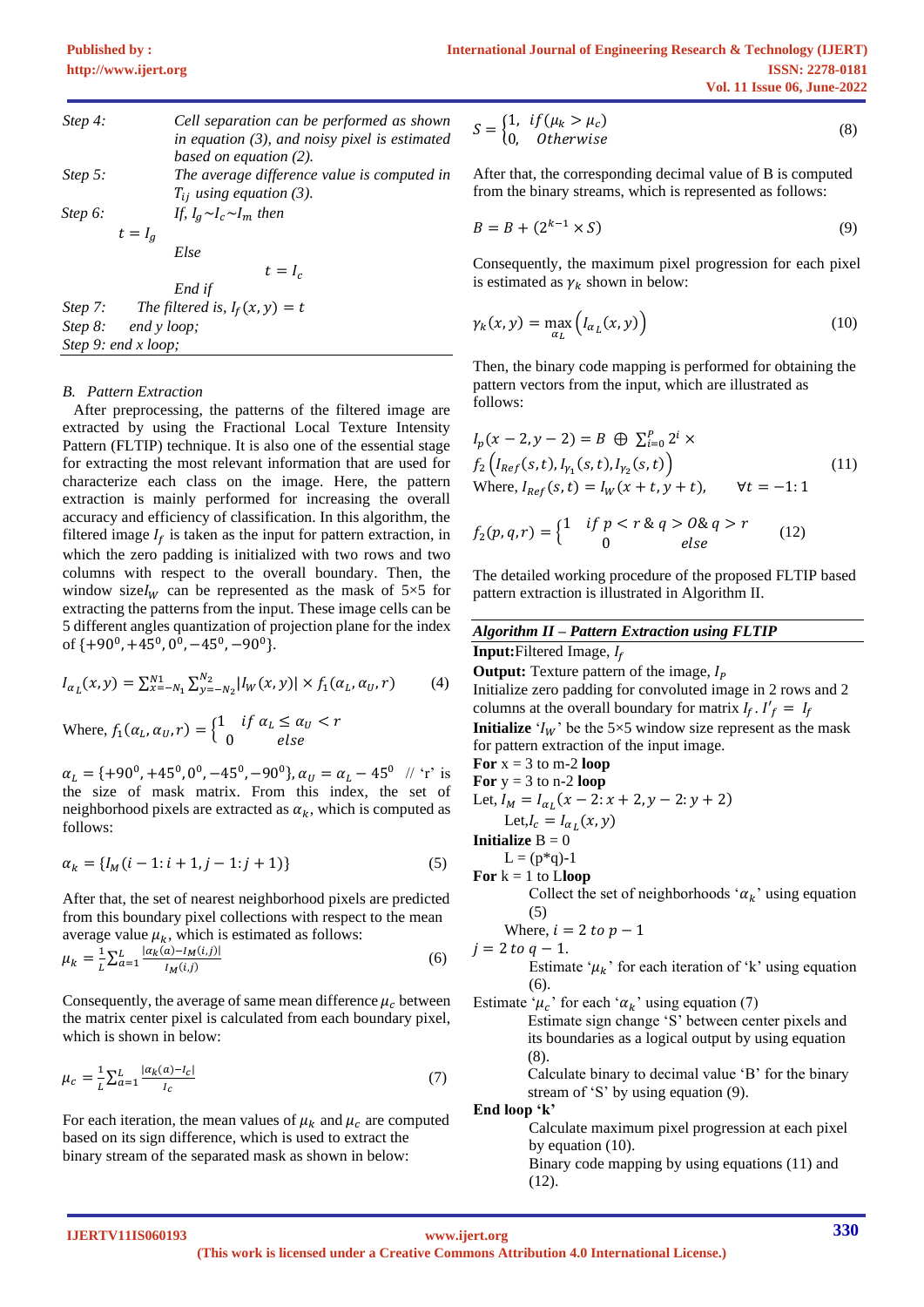$$
\begin{cases}\n\gamma_k = 1 \to s = 1; t = 0 \\
\gamma_k = 2 \to s = 1; t = 1\n\end{cases}
$$

**End loop y End loop x**



| $i-2, j-2$ | $i-1, j-$<br>2 | i, j-<br>2 | $i+1$ ,<br>$i-2$ | $i+2, j-$<br>2              |
|------------|----------------|------------|------------------|-----------------------------|
| $i-2, j-1$ | $i-1, j-$      |            | i∗Al,            | $i+2, j-$                   |
| $i-2, j$   | $i-1, j$       | i, j       |                  | $i\blacktriangleright 2, j$ |
| $i-2$ ,    | i-1.           |            | i#1.             | $\lambda$ i+2,              |
| $i+1$      | i+1            | $i+1$      | i 41             | i+1                         |
| $i-2$      | $i-1$ .        | i.         | i+1.             | i+2,                        |
| $j+2$      | $1+2$          | $+2$       | $i+2$            | $j+2$                       |
|            |                |            |                  |                             |

(b) Estimate  $\alpha_k$ Fig 3. Phasor diagram of FLTIP

Fig 3 depicts the phasor representation of FLTIP technique, in which the regonition of neighborhood pixels with respect to validation of different angles is illustrated. Here, the red colored block represents the pointer that can be used to estimate the value of α. If the index is at the center pixel of the matrix, the value of  $\alpha_c$  is estimated and the neighborhood pixels at the coordinate position of  $(x, y)$  can be represented for computing the value of' $\alpha_k'$ . Then, the projection angles of the arrow indicates the estimation of magnitude of current matrix. In this case, the center pixel  $\alpha_k$  is not considered and the boundary pixel is not considered for ' $\alpha_c$ '. After extracting the patterns, the geometrical features are also extracted from the filtered image  $I_f$ . In this technique, the orientation of the image matrix  $\theta$  is calculated and the image matrix can be rotated with respect to the updated angle for getting an accurate orientation, which are calculated as follows:

$$
\theta = \frac{1}{2} \tan^{-1} \left( \frac{2\mu_{11}}{\mu_{20} - \mu_{02}} \right) \tag{13}
$$

Where,  $\mu_{ij}$  represents the central moments of the image, which is estimated as shown in below:

$$
\mu_{ij} = \sum_{i} \sum_{j} \left( \left( I_f(x - x_{\mu}) \right)^{i} \left( I_f(y - y_{\mu}) \right)^{j} \right) \tag{14}
$$

Where, x and y indicates the image coordinate matrix, and the value of  $x_u$  and  $y_u$  are estimated as follows:

$$
x_{\mu} = \frac{I_f(1,0)}{I_f(0,0)}\tag{15}
$$

$$
y_{\mu} = \frac{I_f(0,1)}{I_f(0,0)}\tag{16}
$$

Where,  $I_f(0,0)$  is the central pixel of the image mask,  $I_f(0,1)$ and  $I_f(1,0)$  are the neighbor pixels for the angles of  $0^0$  and  $90^0$ respectively. After that, the image matrix can be rotated with respect to the updated for analyzing the correct orientation of the image matrix based on  $\theta$ , which is shown in below:

$$
\theta' = \begin{cases} 90 - \theta, & +90 \ge \theta \ge 0 \\ -90 - \theta, & -90 \ge \theta < 0 \end{cases} \tag{17}
$$

Consequently, the upper peaks and lower peaks in the hand image is computed based on the finger tips and valley. Then, the vertices of the higher peaks and lower peaks are estimated based on the x and y coordinates of the image pixels. Based on these, the output geometrical key points  $F_V$  are extracted from the filtered image.

**Input:**Filtered Image,

 $\mathbf{For}$ 

**Output:**Geometrical key points,  $F_V$ 

- Step 1: Estimate the orientation of image matrix '*θ*' using equation (13)
- Step 2: Rotate the image matrix for the updated angle to get the correct orientation of image matrix by using  $\theta'$  as shown in equation (17)
- Step 3: Estimate the finger tips and valley by checking the upper peaks and lower peaks in the hand edge image **For**  $x = 2$  to m-1**loop**

$$
L = \sqrt{I_f'(x - 1, y - 1)^2 + I_f'(x, y)^2}
$$
  
\n
$$
L = \sqrt{I_f'(x - 1, y - 1)^2 + I_f'(x, y)^2}
$$
  
\n
$$
\theta = \alpha \tan 2 \left( I_f'(x - 1, y - 1), I_f'(x, y) \right)
$$
  
\nIf  $(\theta > \theta')$ , then  
\n
$$
V_1 = \{x, y\} \quad \text{/} \quad \text{/} \quad \text{/} \quad \text{/} \quad \text{/} \quad \text{/} \quad \text{/} \quad \text{/} \quad \text{/} \quad \text{/} \quad \text{/} \quad \text{/} \quad \text{/} \quad \text{/} \quad \text{/} \quad \text{/} \quad \text{/} \quad \text{/} \quad \text{/} \quad \text{/} \quad \text{/} \quad \text{/} \quad \text{/} \quad \text{/} \quad \text{/} \quad \text{/} \quad \text{/} \quad \text{/} \quad \text{/} \quad \text{/} \quad \text{/} \quad \text{/} \quad \text{/} \quad \text{/} \quad \text{/} \quad \text{/} \quad \text{/} \quad \text{/} \quad \text{/} \quad \text{/} \quad \text{/} \quad \text{/} \quad \text{/} \quad \text{/} \quad \text{/} \quad \text{/} \quad \text{/} \quad \text{/} \quad \text{/} \quad \text{/} \quad \text{/} \quad \text{/} \quad \text{/} \quad \text{/} \quad \text{/} \quad \text{/} \quad \text{/} \quad \text{/} \quad \text{/} \quad \text{/} \quad \text{/} \quad \text{/} \quad \text{/} \quad \text{/} \quad \text{/} \quad \text{/} \quad \text{/} \quad \text{/} \quad \text{/} \quad \text{/} \quad \text{/} \quad \text{/} \quad \text{/} \quad \text{/} \quad \text{/} \quad \text{/} \quad \text{/} \quad \text{/} \quad \text{/} \quad \text{/} \quad \text{/} \quad \text{/} \quad \text{/} \quad \text{/} \quad \text{/} \quad \text{/} \quad \text{/} \quad \text{/} \quad \text{/} \quad \text{/} \quad \text{/} \quad \text{/} \quad \text{/} \quad \text{/} \quad \text{/} \quad \text{/} \quad \text{/} \quad \text{/} \quad \text{/} \quad \text{/} \quad \text{/} \
$$

of higher peaks and {x, y} are the coordinates of image pixels. Else

 $V_2 = \{x, y\}$  // 'V2' represents the vertices of lower peaks and {x, y} are the coordinates of image pixels.

 **End If**

$$
F_V = \{V_1, V2\}
$$

**End loop 'y' End loop 'x'**

# *C. Classification*

After analysing the patterns, the Neural Network (NN) classification technique is employed for exactly classifying the recognized image. It performs multiple classification processes based on the image dataset. Here, the texture classification is mainly performed to improve the recognition process by estimating the network layer connectivity based on the dynamic range of neuron selection. Typically, the NN classification technique is used to classify the hand image patterns in the class of 0 or 1. This type of classification can

**IJERTV11IS060193**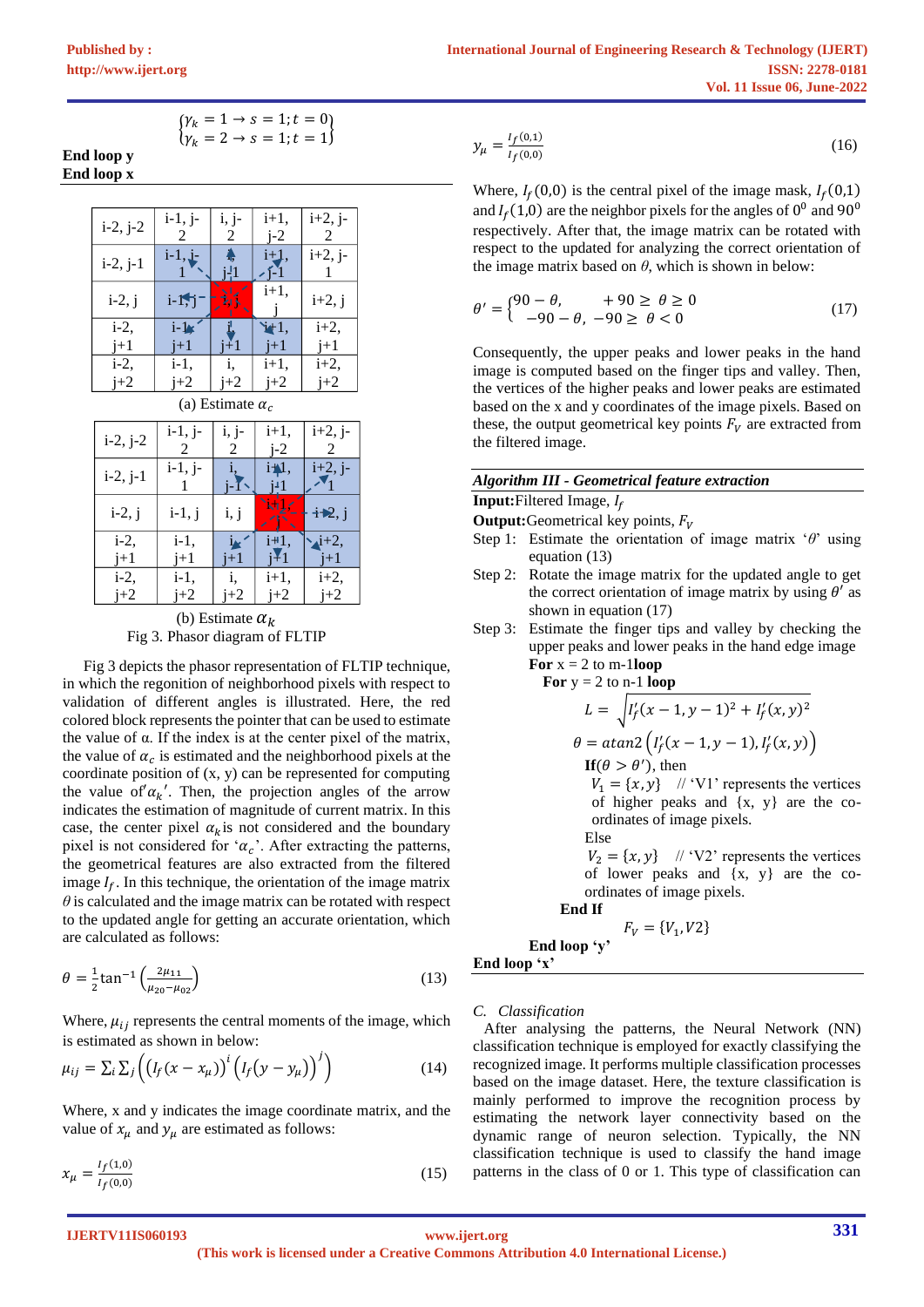efficiently improves the accuracy rate by using the patterns that are extracted in the previous stage. Here, the amount of input samples are trained and patterns are classified with increased accuracy rate.

#### IV. RESULTS AND DISCUSSION

This section evaluates the performance of the proposed hand geometry feature biometric classification system by using various evaluation measures. Also, some of the existing mechanisms have been considered for comparing the performance values. In this analysis, the NTU hand digit dataset, HKU hand geometry feature dataset, HKU multi-angle hand geometry feature dataset, La-RED dataset and MU-Hand image-ASL dataset are taken for validating the performance results. In which, the NTU dataset contains 1000 sample images if 10 hand postures, that are gathered from 10 different cases. Then, the HKU dataset contains 10 hand postures of 5 subjects, where 1000 cases are exist in this dataset. The ASL dataset contains 700 images of 10 different postures and LaRED dataset comprises 243,000 samples of 10 subjects.

#### *A. Performance Indicators*

The commonly used measures for evaluating the results of image classification system are sensitivity, specificity, jaccard, dice, precision, recall, F1-measure, Matthews Correlation Coefficient (MCC), and error rate, kappa coefficient, and accuracy, which are calculated as follows:

$$
Sensitivity = \frac{TP}{TP + FN}
$$
 (18)

$$
Specificity = \frac{TN}{TN + FP}
$$
 (19)

$$
1N + FF
$$
  

$$
Jaccard \text{ }_S\text{.}
$$
  

$$
Similarity = \frac{TP}{TP + FN + FP}
$$
 (20)

$$
Dice\_Overallap = \frac{2TP}{FP + 2TP + FN}
$$
 (21)

$$
Pr\,ecision = \frac{TP}{TP + FP} \tag{22}
$$

$$
Recall = \frac{TP}{TP + FN}
$$
 (23)

$$
TP + FN
$$
  
\n
$$
F1\_Score = \frac{2 \times Precision \times Recall}{Precision + Recall}
$$
 (24)  
\n
$$
MCC = \frac{TP \times TN - FP \times FN}{P} \qquad (25)
$$

$$
F1\_Score = \frac{Precision + Recall}{Precision + Recall}
$$
(24)  

$$
MCC = \frac{TP \times TN - FP \times FN}{\sqrt{(TP + FP)(TP + FN)(TN + FP)(TN + FN)}}
$$
(25)

$$
\sqrt{(IP+FP)(IP+FN)(IN+FP)(IN+FN)}
$$
  
Accuracy = 
$$
\frac{TP + TN}{TP + TN + FP + FN}
$$
 (26)

$$
TP + TN + FP + FN
$$
  
*Error Rate* = 1 – Accuracy (27)

$$
Kappa\_Coeff = \frac{P_o - P_e}{1 - P_e}
$$
 (28)

Where,  $TP - True$  Positive,  $TN - True$  Negative,  $FP - False$ Positive, FN – False Negative. Fig 4 and Table 1 compares the values of sensitivity, specificity, precision, F1-score and MCC of both existing [23] and proposed techniques. From the evaluation, it is analyzed that the proposed technique provides an increased performance values, when compared to the existing technique. Because, it efficiently extracts the patterns by using FLTIP and geometrical feature extraction technique.



Fig 4. Performance measures

| <b>Parameters</b> | <b>Proposed</b> | SoGF-FV |
|-------------------|-----------------|---------|
| Sensitivity       | 0.9964          | 0.9803  |
| Specificity       | 0.974           | 0.962   |
| Precision         | 0.997           | 0.961   |
| F1_Score          | 0.99            | 0.98    |
| <b>MCC</b>        | 0.97            | 0.96    |
| Accuracy          | 0.99            | 0.97    |
| Kappa Coefficient | 0.97            | 0.961   |
| Error rate        | 0.02            | 0.027   |
| <b>FPR</b>        | 0.012           | 0.015   |

Table 1. Performance evaluation of existing and proposed techniques

Fig 5 depicts the accuracy and kappa coefficients of the existing and proposed techniques. Here, the accuracy of the proposed technique is increased to 0.983 and kappa is increased to 0.981, when compared to the existing technique. Fig 6 shows the error rate and FPR of the existing and proposed techniques, where the values are efficiently reduced by the proposed FLTIP-geometrical feature extraction technique. Table 2 shows the AUC analysis of the existing and proposed techniques, where proposed technique offers an improved AUC by extracting the patterns and geometrical features in an efficient manner.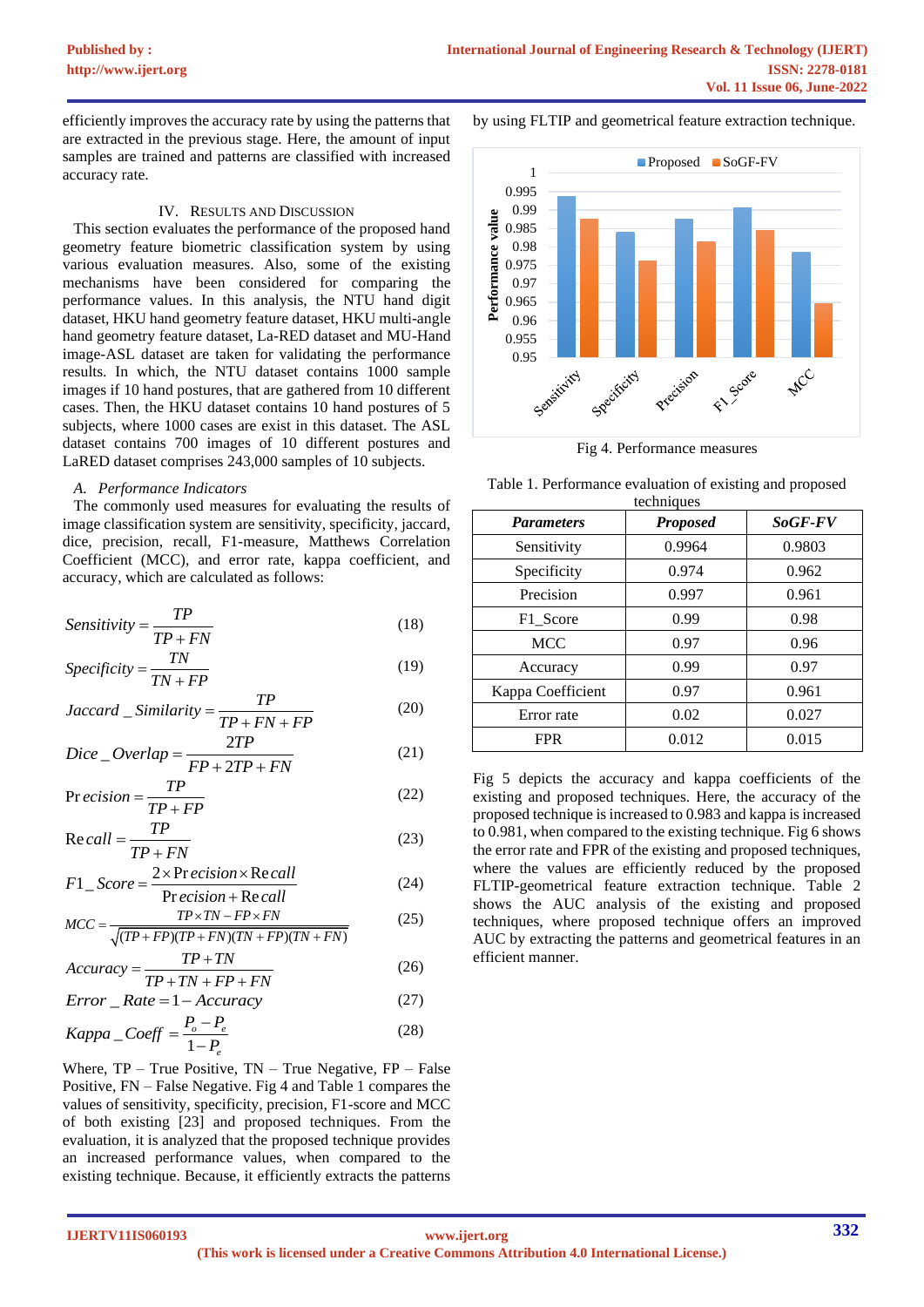



Fig 5. Accuracy and Kappa coefficients



| Table 2. AUC analysis |      |  |
|-----------------------|------|--|
| <b>Methods</b>        | AUC  |  |
| MCC                   | 0.6  |  |
| CSM                   | 0.57 |  |
| <b>MDC</b>            | 0.86 |  |
| <b>Bayes</b>          | 0.73 |  |
| CS                    | 0.92 |  |
| SoGF-FV               | 0.92 |  |
| Proposed              | 0.96 |  |

# *B. Accuracy Analysis*

Table 3 evaluates the accuracy of existing and proposed classification techniques, where the proposed FLTIP-NN technique accurately classifies the hand image based on the extracted patterns and geometrical features of the input image. Moreover, the accuracy of the classifier can be determined based on its efficiency in classified label as 0 or 1. From the evaluation, it is analyzed that the proposed classification technique provides an increased accuracy, when compared to the existing techniques.

Table 3. Accuracy analysis

| <b>Methods</b> | Accuracy |  |
|----------------|----------|--|
| MCC            | 0.85     |  |
| CSM            | 0.86     |  |
| <b>MDC</b>     | 0.846    |  |
| <b>Bayes</b>   | 0.842    |  |
| <b>CS</b>      | 0.878    |  |
| SoGF-FV        | 0.953    |  |
| Proposed       | 0.98     |  |
|                |          |  |

# *C. True Positive Rate and False Positive Rate*

Fig 7 shows the Receiver Operating Characteristics (ROC) of the existing and proposed techniques with respect to the values of True Positive Rate (TPR) and False Positive Rate (FPR).The FPRof classification technique is estimated bythe subtraction of specificity from the value 'one'. This analysis shows that the curve reaches the maximum sensitivity value with minimum FPR value.



Fig 7. ROC analysis

The overall experimental analysis results depicted that the proposed FLTIP-geometric feature extraction based NN classification technique provides an improved results compared than the other techniques.

# V. CONCLUSION

This paper proposed a new pattern extraction based classification method for hand geometry feature image authentication and recognition. For this purpose, various image processing techniques are employed in this work at the stages of preprocessing, block separation, pattern extraction, and classification. Initially, the WCGF based filtering technique is implemented to reduce the noisy pixels and to smoothen in the input image. During this process, the mask matrix is constructed in the form of 3×3 and 5×5, which ensures the reduced peak to signal noise ratio. After filtering the image, the block separation is performed to increase the overall efficiency of recognition. Here, the FLTIP technique is utilized to extract the most useful patterns by computing the intensity of the center pixel with its neighboring pixels. This type of feature extract increases the overall accuracy of the image recognition system. At last, the NN classifier is deployed to classify whether the image is authenticated or unauthenticated based on the extracted feature vectors. In this paper, an extensive simulation results have been taken for evaluating the performance of the classification system. Then, some of the existing techniques are compared with the proposed mechanism, where the results depicted that the combination of WCGF-FLTIP-NN technique outperforms the other techniques. Also, it efficiently improves the performance of classification with improved recognition rate, accuracy, and reduced error value.